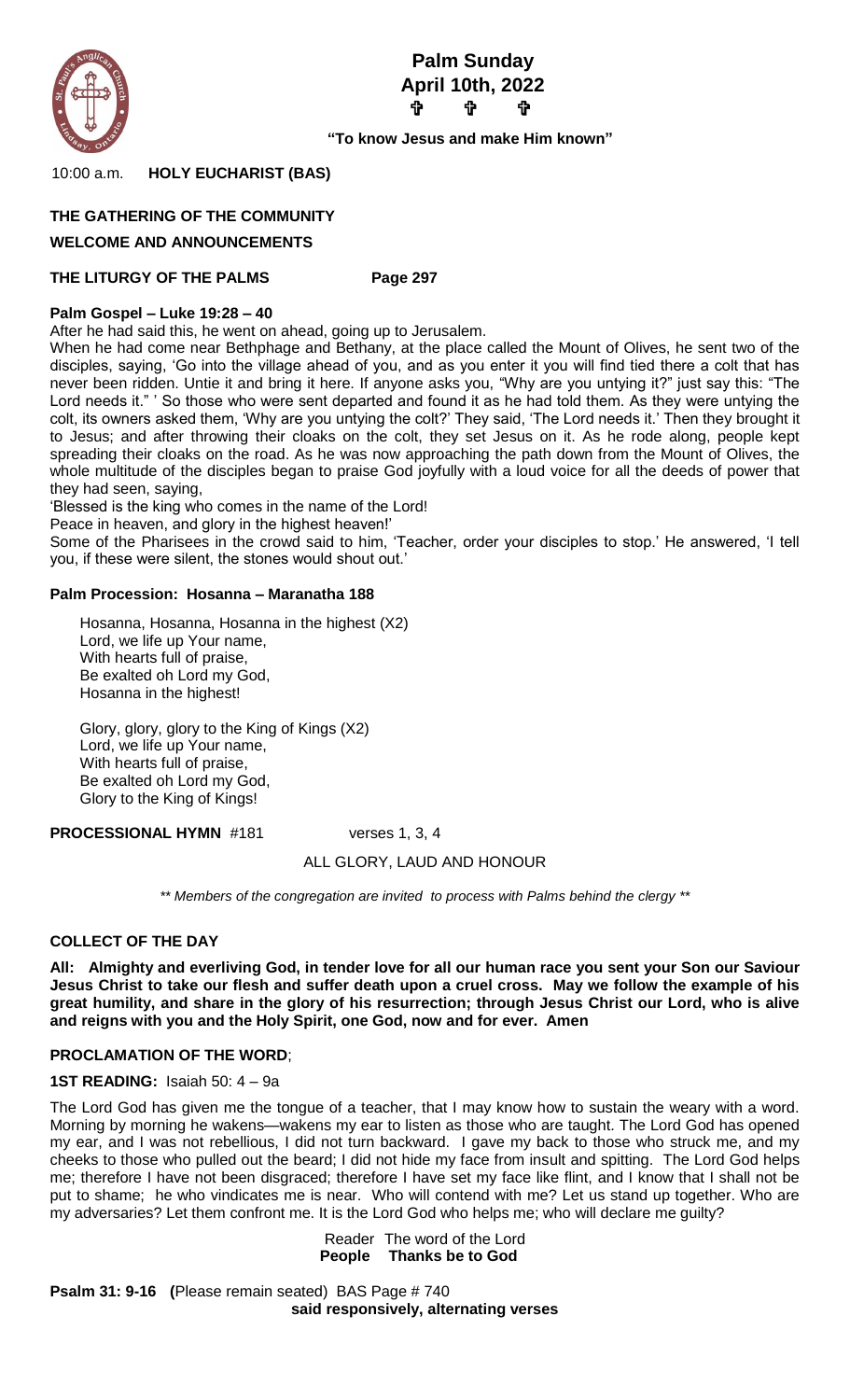## **2ND READING:** Philippians 2:5 – 11

Let the same mind be in you that was in Christ Jesus, who, though he was in the form of God, did not regard equality with God as something to be exploited, but emptied himself, taking the form of a slave, being born in human likeness. And being found in human form, he humbled himself and became obedient to the point of death even death on a cross. Therefore God also highly exalted him and gave him the name that is above every name, so that at the name of Jesus every knee should bend, in heaven and on earth and under the earth, and every tongue should confess that Jesus Christ is Lord, to the glory of God the Father.

| Reader The word of the Lord |
|-----------------------------|
|-----------------------------|

**People Thanks be to God**

# **DRAMATIC READING –**

#### **The Passion of Christ according to Luke**

**Solo:** WERE YOU THERE Don Chase

**The APOSTLES' CREED** (BAS Page 189)

# **PRAYERS OF THE PEOPLE** Litany # 6 (BAS Pg. 115)

As we sit or kneel In God's presence, let us pray to the Lord, saying, **"Lord, have mercy."**

| <b>CONFESSION AND ABSOLUTION</b> | BAS Page 191    |
|----------------------------------|-----------------|
| THE PEACE                        | BAS Page 192    |
| <b>OFFERTORY HYMN #375</b>       | verses. 1, 2, 4 |

AT THE NAME OF JESUS (King's Weston tune)

## **THE CELEBRATION OF THE EUCHARIST –**

#### **PRAYER OVER THE GIFTS**

Celebrant Gracious God, the suffering and death of Jesus, your only Son, makes us pleasing in your sight. Alone we can do nothing, but through his sacrifice, may we receive your love and mercy. **Amen.**

#### **THE GREAT THANKSGIVING**

**EUCHARISTIC PRAYER 3** BAS Pg. 198

(Preface) Celebrant Blessed are you, gracious God, creator of heaven and earth; we give you thanks and praise through Jesus Christ our Lord, who for our sins was lifted high upon the cross, that he might draw the whole world to himself. By his suffering and death, he became the source of eternal salvation for all who put their trust in him. Therefore with all the host of heaven who gather around your throne and the Lamb, we raise our voices to proclaim the glory of your name.

| THE LORD'S PRAYER           | BAS pg. 211        |
|-----------------------------|--------------------|
| <b>BREAKING OF BREAD #7</b> | <b>BAS Pg. 213</b> |

## **LAMB OF GOD (Agnus Dei)**

Celebrant Lamb of God, you take away the sins of the world, have mercy upon us. **All Lamb of God, you take away the sins of the world, have mercy upon us. Lamb of God, you take away the sins of the world, grant us peace.** 

## **Music during Communion –**

 **Hymn # 610 -** Before I Take the Body of My Lord

 **Hymn # 612 -** Healer of Our Every Ill

#### **PRAYER AFTER COMMUNION**

**All: God our help and strength, you have satisfied our hunger with this eucharistic food. Strengthen our faith, that through the death and resurrection of your Son, we may be led to salvation, for he is Lord now and for ever. Amen**

**DOXOLOGY** (BAS Pg. 214)

**THE BLESSING**

#### **RECESSIONAL HYMN # 182**

RIDE ON, RIDE ON IN MAJESTY